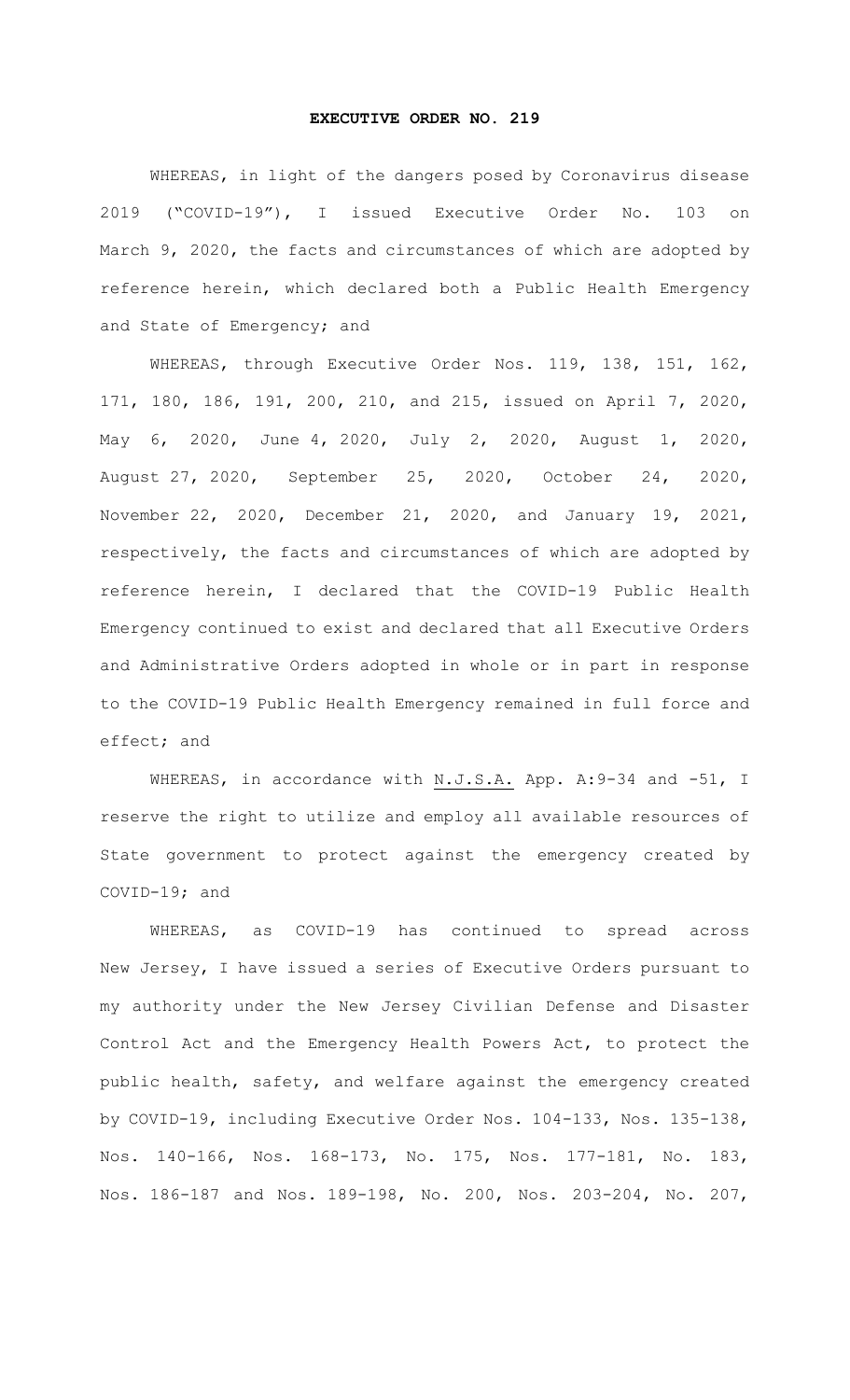Nos. 214-216 (2020), the facts and circumstances of which are all adopted by reference herein; and

WHEREAS, to limit community spread from person-to-person contact through use of social mitigation measures, Executive Order No. 107 (2020) closed all recreational and entertainment businesses, and limited all restaurants, dining establishments, and food courts, with or without a liquor license, all bars, and all other holders of a liquor license with retail consumption privileges, to offering food delivery and/or take-out services only; and

WHEREAS, after consultation with officials from the Department of Health ("DOH"), I announced a multi-stage New Jersey's Road Back Plan for the methodical and strategic reopening of businesses and activities based on scientific data and metrics concerning the level of disease transmission risk and essential classification; and

WHEREAS, because of the progress we had made in our fight against the COVID-19 pandemic in New Jersey, on Monday, June 22, 2020, I announced that indoor dining would be able to resume under strict limits as of Thursday, July 2, 2020, and that decision was formalized in Executive Order No. 157; and

WHEREAS, while Executive Order No. 157 (2020) announced the limited resumption of indoor dining, this step was put on hold in Executive Order No. 158 (2020), in light of COVID-19 spikes in states around the nation which state officials and other experts had attributed, at least in part, to activities in indoor food and beverage establishments; and

WHEREAS, indoor dining was permitted to resume on September 4, 2020, pursuant to Executive Order No. 183, with strict health and safety protocols in place, including limiting the number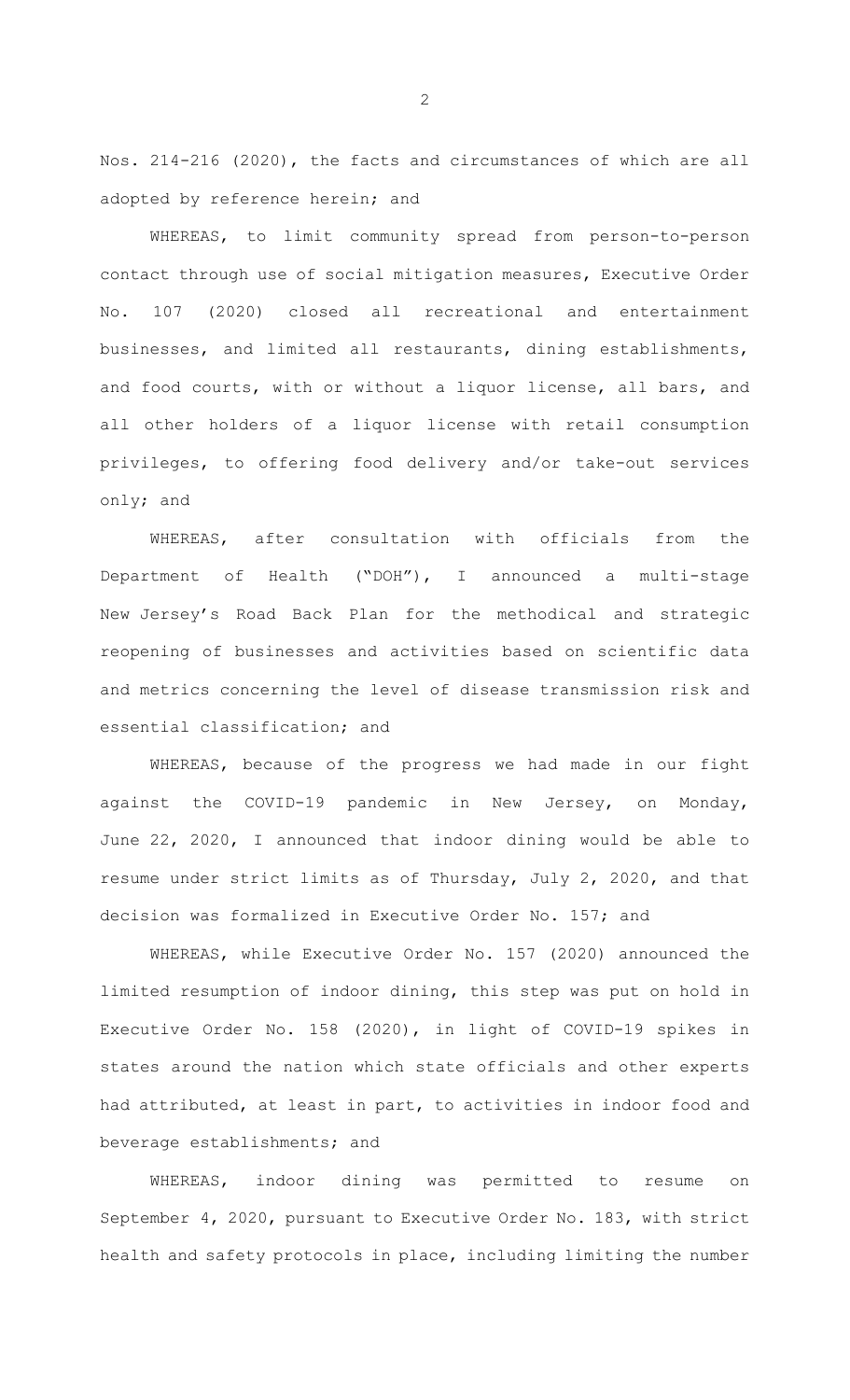of patrons to 25 percent of the establishment's stated maximum capacity; and

WHEREAS, Executive Order No. 157 (2020) permitted certain recreation and entertainment businesses, to open their indoor premises subject to their compliance with specified health and safety protocols, including the same 25 percent capacity limitation; and

WHEREAS, Executive Order No. 157 (2020) permitted casinos and racetracks to resume operations conditioned on their compliance with requirements imposed by the Division of Gaming Enforcement and New Jersey Racing Commission; and

WHEREAS, Executive Order No. 181, issued August 27, 2020, permitted gyms, fitness centers, and health clubs to open their indoor spaces to the public at 25 percent of the facility's stated maximum capacity; and

WHEREAS, personal care service facilities were permitted to reopen their premises to the public pursuant to Paragraph 2 of Executive Order No. 157 (2020); and

WHEREAS, Executive Order No. 194 (2020) clarified that premises of indoor facilities providing personal care services are limited to 25 percent of the stated maximum capacity; and

WHEREAS, Executive Order No. 196 (2020), issued November 16, 2020, declared that athletic practices and competitions, including professional and collegiate events, conducted indoors were subject to the indoor gathering limit of 10 persons, but permitted those events to exceed the gathering limits so long as no individuals were present who were not necessary for the event, though still at levels no greater than 25 percent of the room's capacity of 150 persons, whichever is lower; and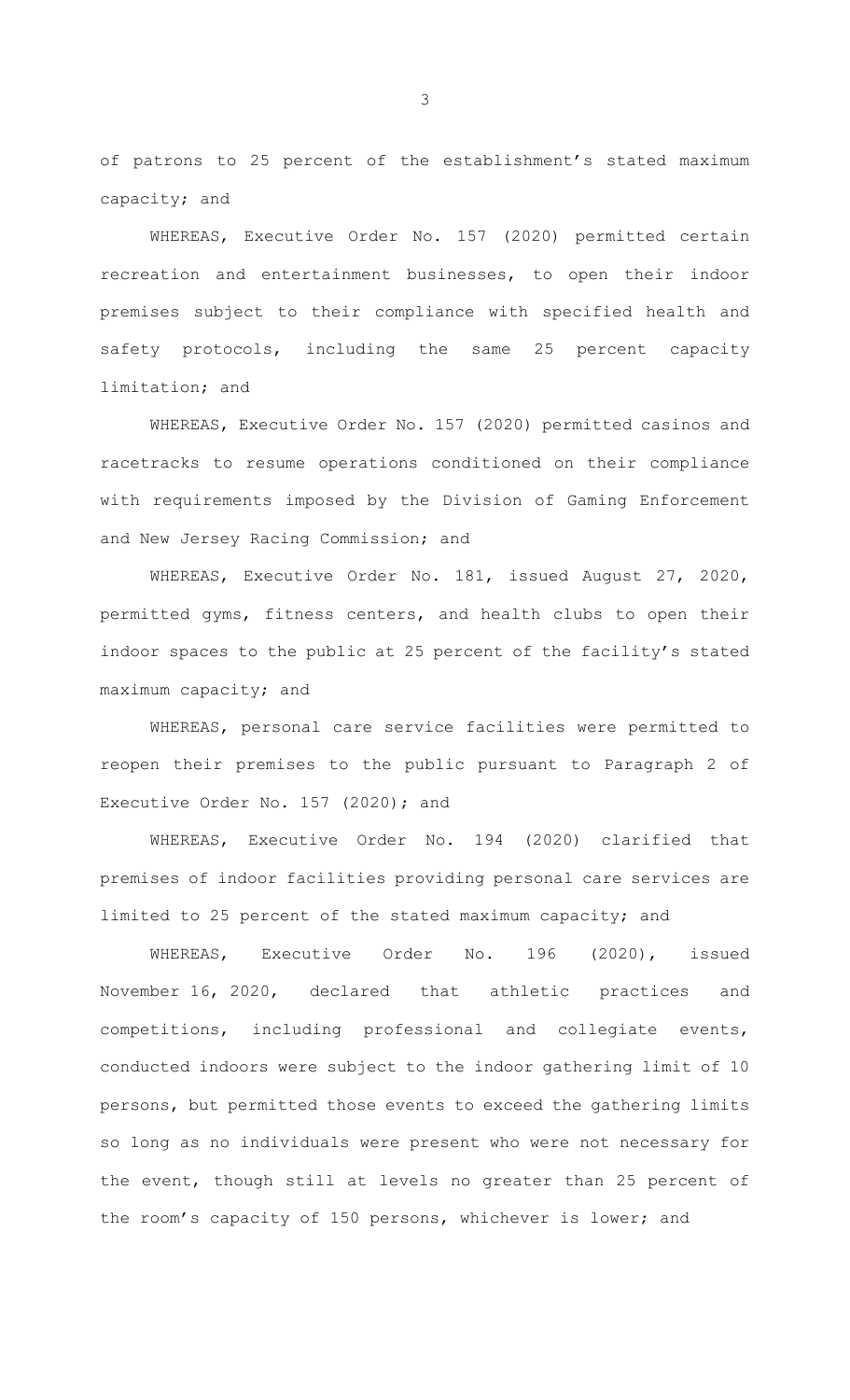WHEREAS, Executive Order No. 204 (2020) clarified that indoor meetings of addiction support groups are limited to 25 percent of the capacity of the room in which they take place, up to a maximum of 150 individuals; and

WHEREAS, in the past eleven months, we have gained critical knowledge regarding COVID-19, including a better understanding of the risks associated with certain activities, the activities that are most conducive to spread of the virus, and the safeguards that can be implemented to mitigate those risks; and

WHEREAS, this information, together with expanded access to testing, personal protective equipment, and other materials necessary to protect individuals from spread of the virus, as well as the ongoing COVID-19 Vaccination Plan ("Plan") discussed below, allows for certain activities to continue subject to more limited restrictions; and

WHEREAS, the statewide rate of transmission and the number of new hospital admissions, current hospitalized patients, ventilators in use, and patients in intensive care have all either decreased or remained stable over the past few weeks; and

WHEREAS, given the decrease in these key statistics, the State can take cautious, incremental steps to lift certain restrictions that were designed to limit person-to-person contact; and

WHEREAS, the current 25 percent capacity limit on the indoor premises of the above referenced establishments and on the indoor gathering limit for certain activities can safely be raised to 35 percent, a limit that will continue to minimize congregation of large numbers of individuals in indoor settings; and

WHEREAS, in light of these improvements, it is also reasonable to permit food and beverage establishments to offer in-person service at indoor areas between the hours of 10:00 p.m. and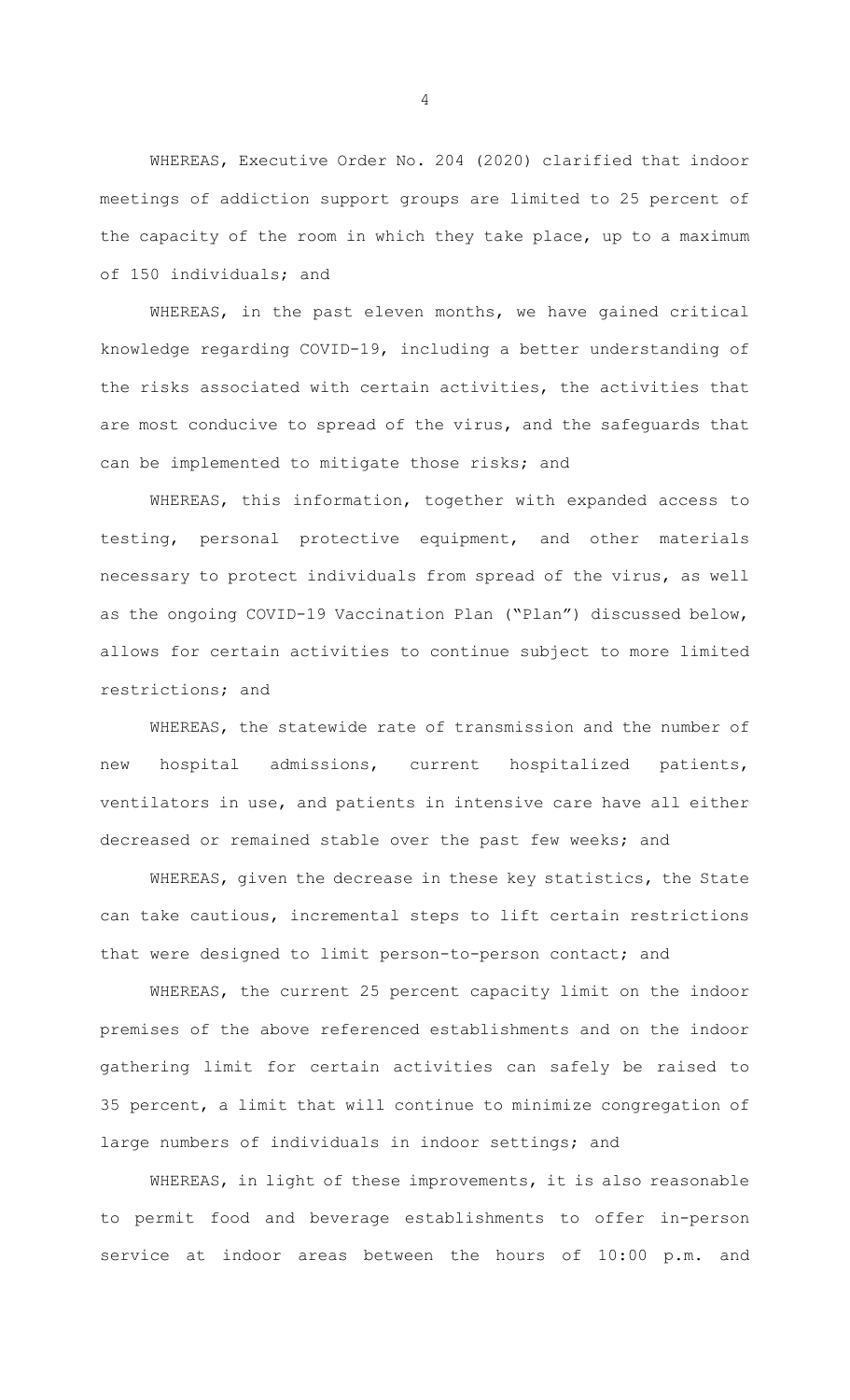5:00 a.m. each day while other mitigation protocols, including the prohibition on indoor bar seating and standing, remain in place; and

WHEREAS, even with the loosening of this restriction, certain municipalities and counties may continue to have legitimate concerns about congregation in and around businesses at particular hours, which may cause public health concerns as we aim to avoid unnecessary increases in density of individuals; and

WHEREAS, as part of the State's response to COVID-19, DOH has created a comprehensive Plan to manage the receipt, administration, and tracking of the vaccines developed to inoculate the State's residents and workforce against COVID-19; and

WHEREAS, the State has thus far administered over 700,000 doses of COVID-19 vaccines to individuals that live, work, and are educated in New Jersey and fit into specified high-risk categories, including healthcare workers and residents and staff of congregate care facilities that are at greater risk of exposure to COVID-19, frontline first responders including sworn law enforcement officers, individuals over the age of 65, and individuals aged 16 to 64 years who are more inclined to severe illness as the result of exposure to COVID-19; and

WHEREAS, though additional vaccines are currently under development, the first vaccines that arrived in the State require two doses to be effective; and

WHEREAS, the process of vaccinating the population to levels sufficient to establish community immunity is expected to take many months; and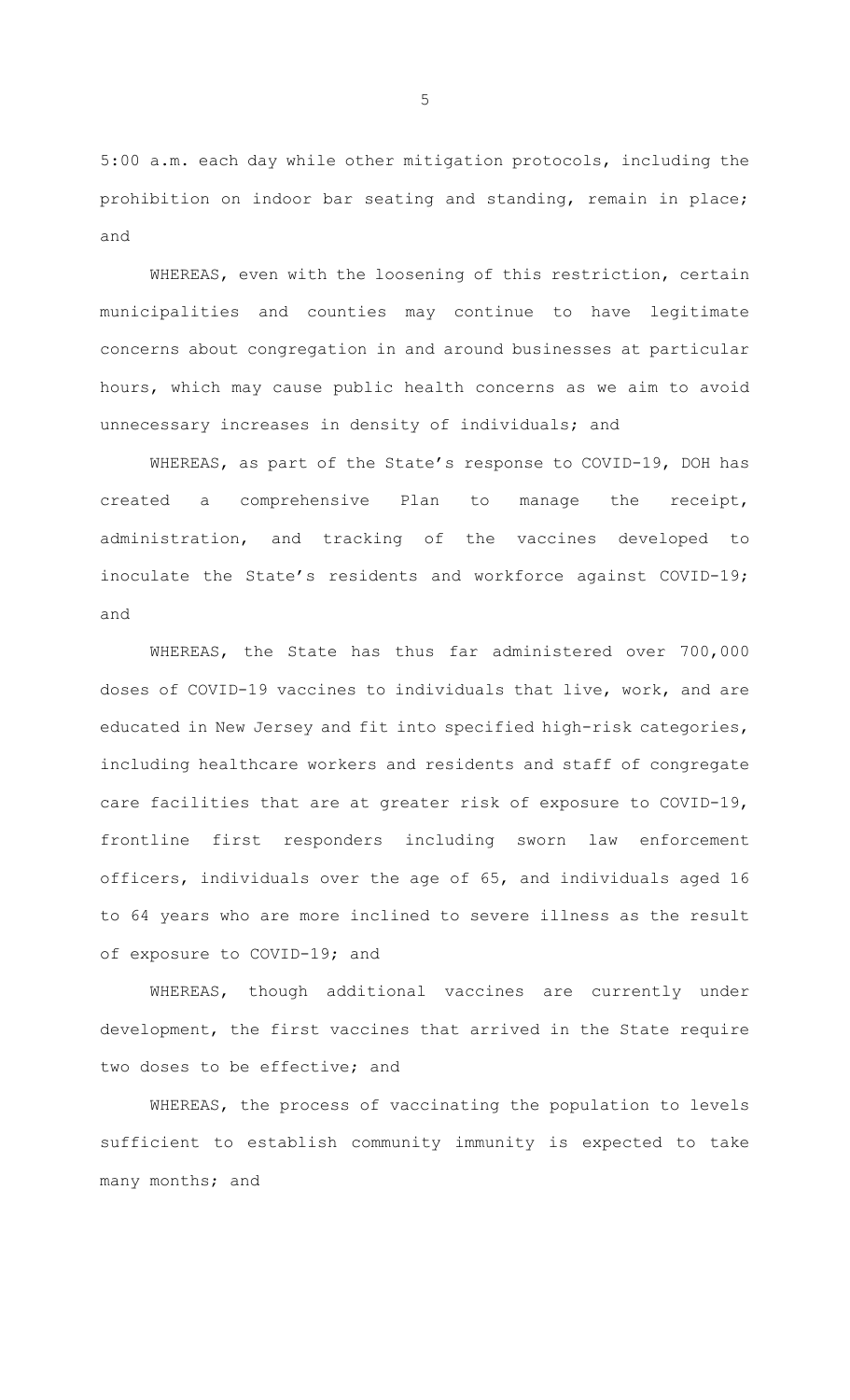WHEREAS, while New Jersey is rapidly expanding its capacity to vaccinate large numbers of individuals each day, it is still appropriate to maintain strict mitigation protocols, including overall limits on capacity in establishments open to the public, to ensure spread is limited while dissemination of the vaccine continues; and

WHEREAS, it is critical that individuals continue to follow social distancing, masking, and other infection control protocols while vaccine administration is ongoing in the State; and

WHEREAS, the Constitution and statutes of the State of New Jersey, particularly the provisions of N.J.S.A. 26:13-1 et seq., N.J.S.A. App. A: 9-33 et seq., N.J.S.A. 38A:3-6.1, and N.J.S.A. 38A:2-4 and all amendments and supplements thereto, confer upon the Governor of the State of New Jersey certain emergency powers, which I have invoked;

NOW, THEREFORE, I, PHILIP D. MURPHY, Governor of the State of New Jersey, by virtue of the authority vested in me by the Constitution and by the Statutes of this State, do hereby ORDER and DIRECT:

1. Restaurants, cafeterias, dining establishments, including private, non-profit clubs, and food courts, with or without a liquor license, bars, and all other holders of a liquor license with retail consumption privileges, collectively referred to as "food or beverage establishments," that are open to the public:

> a. Shall limit the number of patrons in indoor areas to 35 percent of the food and beverage establishment's indoor capacity, excluding the food or beverage establishment's employees. Paragraph 1 of Executive Order No. 183 (2020) is hereby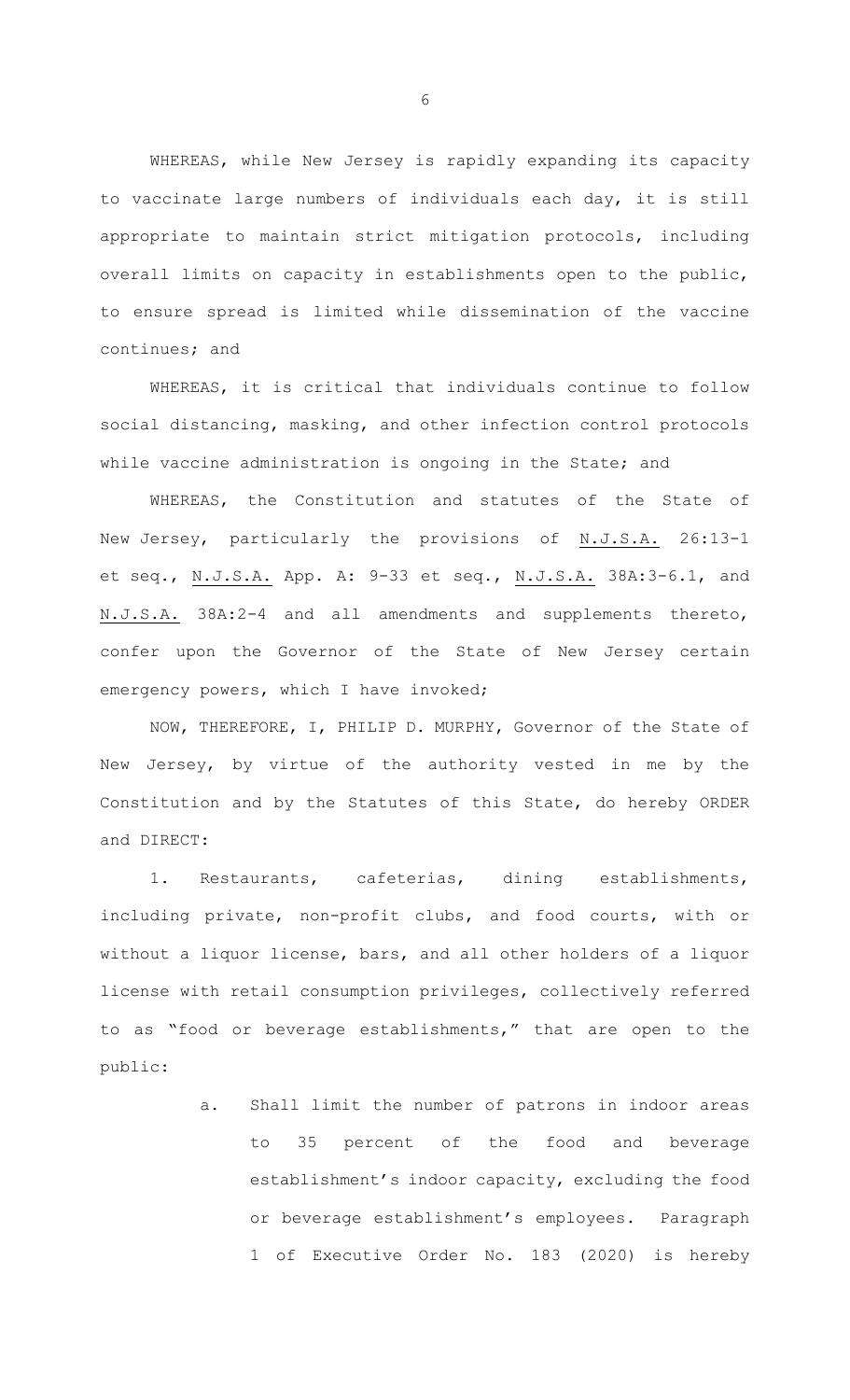rescinded to the extent that it conflicts with the provisions of this Order; and

b. Are permitted to offer in-person service at indoor areas between the hours of 10:00 p.m. and 5:00 a.m. each day, unless otherwise restricted by municipal or county ordinance. Casinos and any other retail, recreational, or entertainment businesses that are authorized to open their indoor premises to the public are permitted to resume indoor food and beverage service at those hours each day. Paragraph 1 of Executive Order No. 194 (2020) requiring such establishments to close their indoor operations to the public during those times is hereby rescinded. Executive Order No. 195 (2020), which gives municipalities and counties the ability to impose certain restrictions on the hours of operation of certain businesses, shall remain in effect.

2. Entertainment centers where performances are viewed or given, including movie theaters, performing arts centers, and other concert venues, that have opened their indoor spaces to the public must limit the number of patrons in any indoor room where a performance is viewed or given to 35 percent of the stated maximum capacity, if applicable, at one time, excluding the entertainment business's employees, but regardless of the capacity of the room, such limit shall never be larger than 150 persons. Such indoor entertainment centers may host a performance in an adjacent outdoor area with a maximum capacity equivalent to the facility's indoor capacity permitted under this Paragraph. Paragraph 2 of Executive Order No. 183 (2020) and Administrative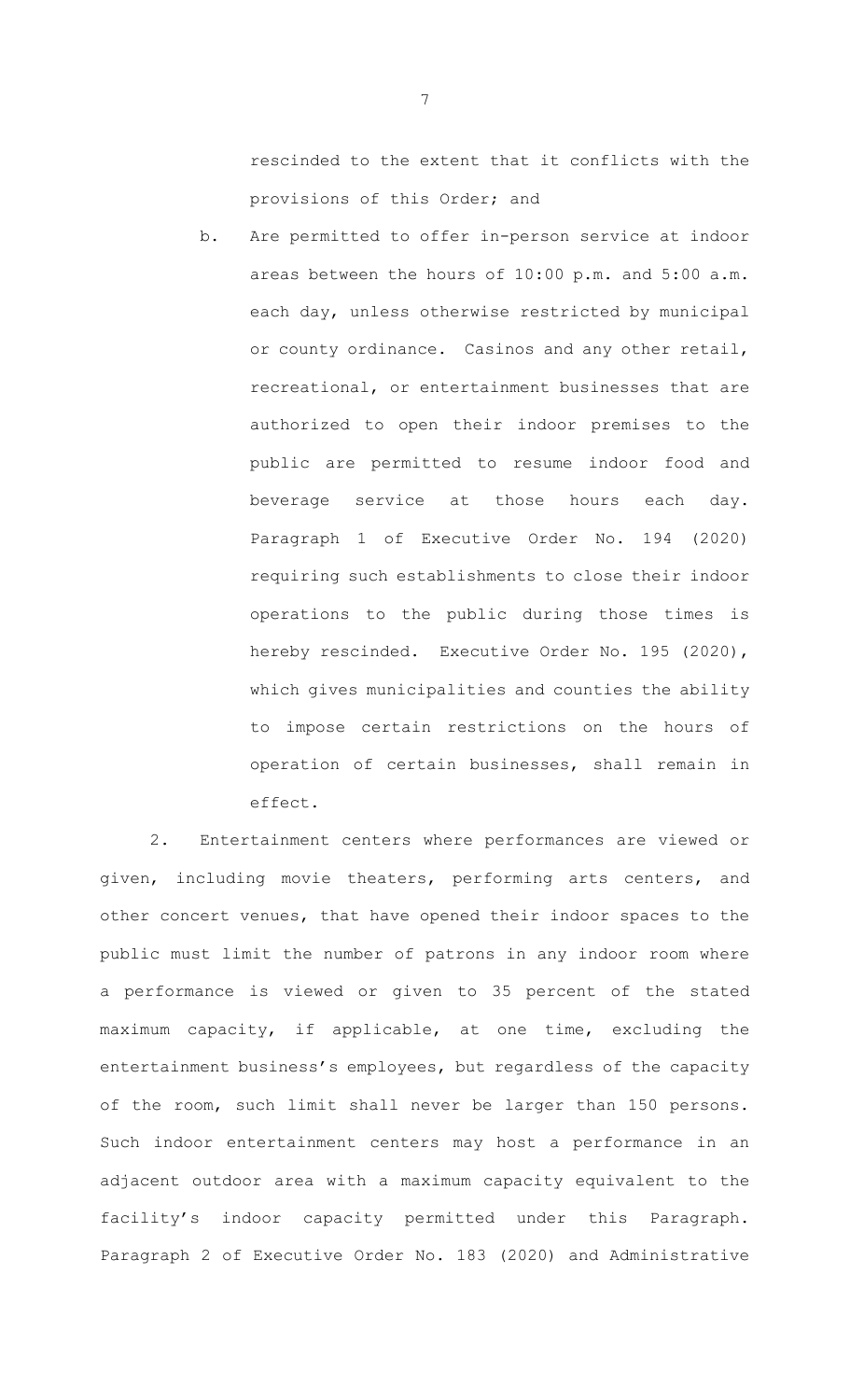Order No. 2020-24 are hereby rescinded to the extent that they conflict with the provisions of this Order.

3. The number of individuals at indoor gatherings that are religious services or celebrations, political activities, wedding ceremonies, funerals, or memorial services shall be limited to 35 percent of the capacity of the room in which it takes place, but regardless of the capacity of the room, such limit shall never be larger than 150 persons or smaller than 10 persons. For purposes of this Paragraph, any private residence or residential unit shall be treated as a single "room." Paragraph 1 of Executive Order No. 196 (2020) is hereby rescinded to the extent that it conflicts with the provisions of this Order.

4. Personal care services authorized to reopen their indoor facilities to the public pursuant to Paragraph 2 of Executive Order No. 157 (2020) shall limit occupancy of any indoor premises to 35 percent of the stated maximum capacity, if applicable, at one time, excluding the facility's employees. Paragraph 8 of Executive Order No. 194 (2020) is hereby rescinded to the extent that it conflicts with the provisions of this Order.

5. "Health clubs," as defined by N.J.S.A. 56:8-39, which include gyms and fitness centers, as well as amusement and water parks, authorized to reopen their indoor facilities to the public pursuant to Paragraph 1 of Executive Order No. 181 (2020) shall limit occupancy of any indoor premises to 35 percent of the stated maximum capacity, if applicable, at one time, excluding the facility's employees. Paragraph 1 of Executive Order No. 181 (2020) is hereby rescinded to the extent that it conflicts with the provisions of this Order.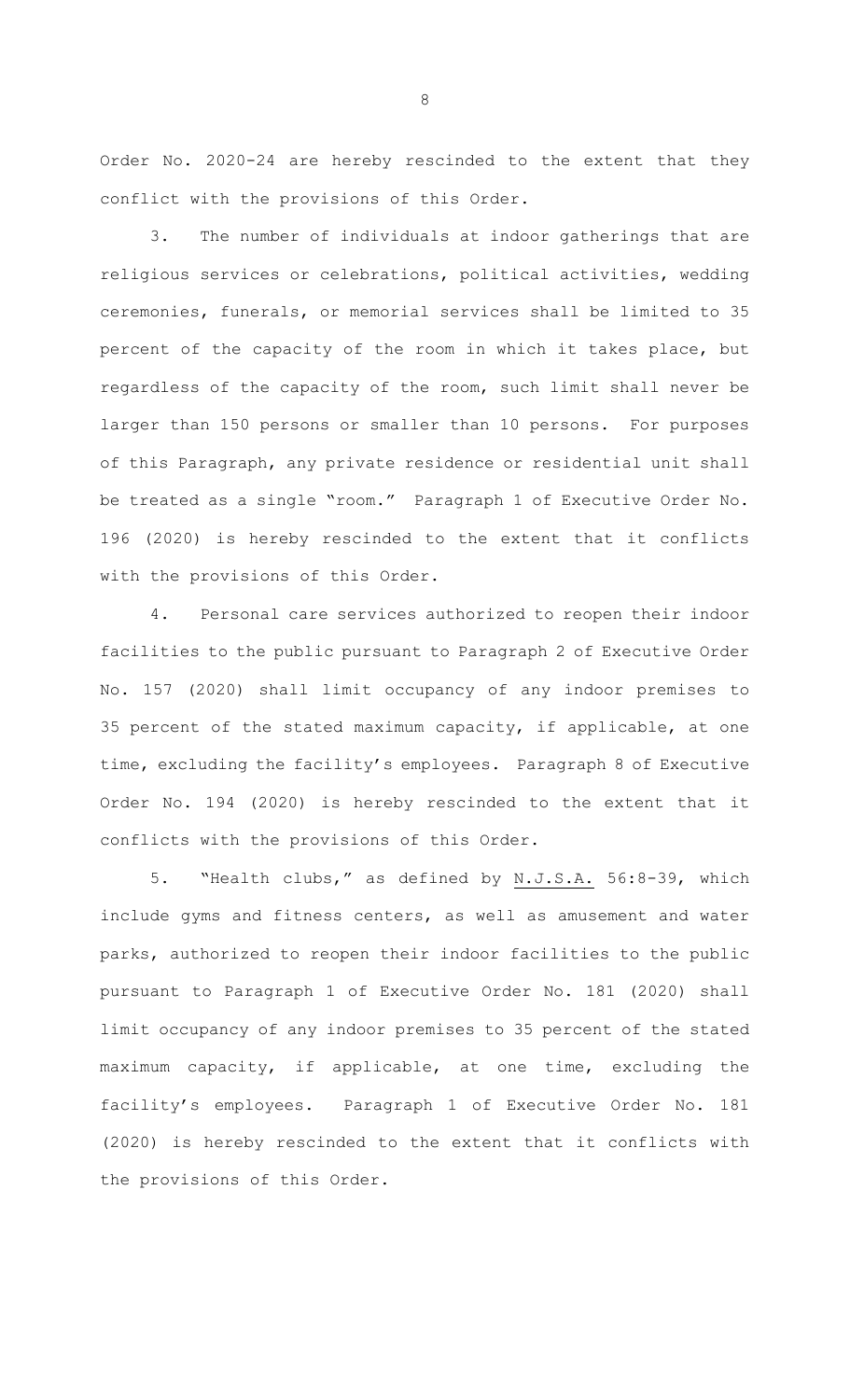6. Recreational and entertainment businesses that were permitted to reopen their indoor facilities to the public pursuant to Paragraph 7 of Executive Order No. 157 (2020) shall limit occupancy of any indoor premises to 35 percent of the stated maximum capacity, if applicable, at one time, excluding the recreational or entertainment business's employees. Paragraph 7 of Executive Order No. 157 (2020) is hereby rescinded to the extent that it conflicts with the provisions of this Order.

7. Casinos, including casino gaming floors and retail sports wagering lounges, that have opened their indoor premises to the public shall limit occupancy of any indoor premises to 35 percent of the stated maximum capacity, if applicable, at one time, excluding the facility's employees.

8. Athletic practices and competitions that were permitted to resume on January 2, 2021 under Executive Order No. 204 (2020) are subject to the current indoor gathering limit, which was most recently set at 10 persons. However, if the number of individuals who are necessary for a no-contact practice, contact practice, or competition, such as players, coaches, and referees, is greater than 10 persons, such a practice or competition may proceed, as long as no individuals are present who are not necessary for the practice or competition, such as spectators. If this exception applies, the number of individuals at such an indoor gathering still may not exceed 35 percent of the capacity of the room in which it takes place, and such limit may not exceed 150 persons. Administrative Order No. 2020-25 is hereby rescinded to the extent that it conflicts with the provisions of this Order.

9. Professional and collegiate athletic competitions that are conducted indoors are subject to the current indoor gathering limit of 10 persons. Athletes, coaches, referees, and trainers,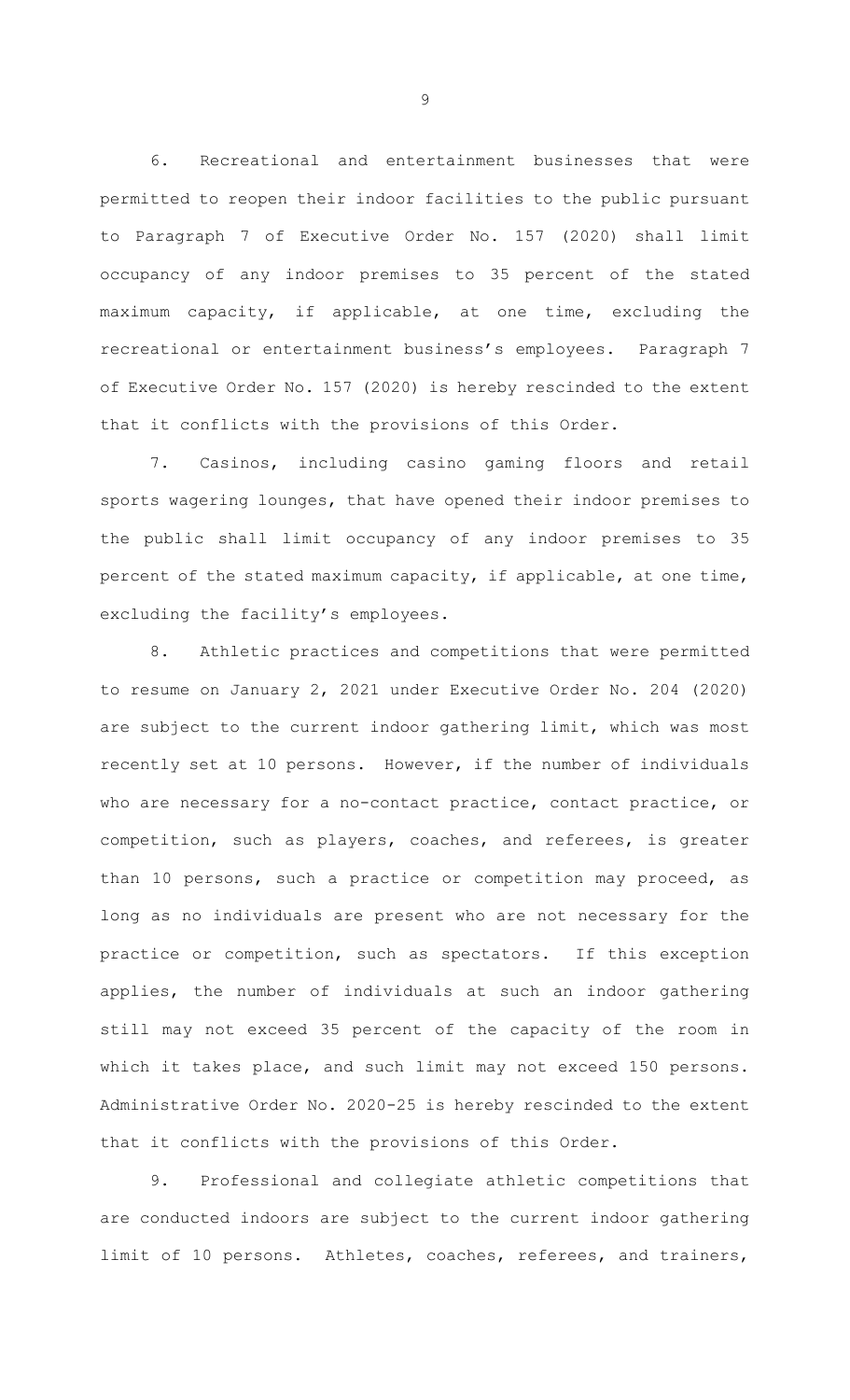and other individuals who are necessary for the competitive professional or collegiate sporting event are not included in the number of individuals present at a gathering for purposes of the limits on gatherings. The number of individuals present inside facilities where indoor professional or collegiate athletic competitions are taking place may not exceed 35 percent of the capacity of the room in which it takes place, and such limit may not exceed 150 persons. The provisions of Paragraph 1 of Administrative Order No. 2020-22 regarding indoor gatherings shall continue to apply. Paragraph 2 of Executive Order No. 196 (2020) is hereby rescinded to the extent that it conflicts with the provisions of this Order.

10. Indoor gatherings that involve an Alcoholics Anonymous meeting, Narcotics Anonymous meeting, or similar meeting of an addiction support group shall be limited to 35 percent of the capacity of the room in which it takes place, but regardless of the capacity of the room, such limit shall never be larger than 150 persons or smaller than 10 persons. Paragraph 7 of Executive Order No. 204 (2020) is hereby rescinded to the extent that it conflicts with the provisions of this Order.

11. The State Director of Emergency Management, who is the Superintendent of State Police, shall have the discretion to make additions, amendments, clarifications, exceptions, and exclusions to the terms of this Order.

12. It shall be the duty of every person or entity in this State or doing business in this State and of the members of the governing body and every official, employee, or agent of every political subdivision in this State and of each member of all other governmental bodies, agencies, and authorities in this State of